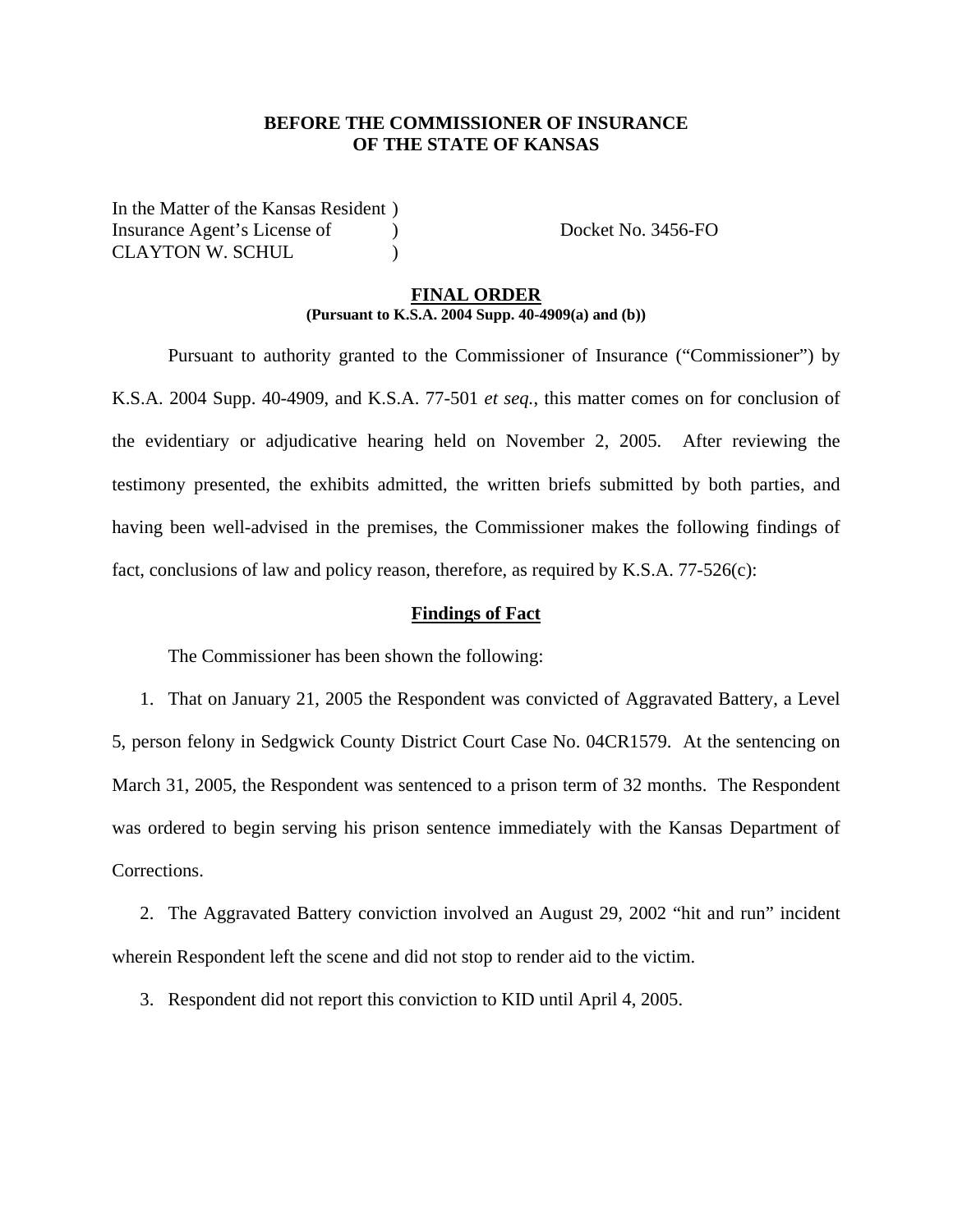#### **Applicable Law**

4. K.S.A. 2004 Supp. 40-4909(a) provides, in relevant part:

"The commissioner may deny, suspend, revoke or refuse renewal of any license issued under this act if the commissioner finds that the applicant or license holder has: . . . (6) Been convicted of a misdemeanor or felony. . ." K.S.A. 2004 Supp. 40-4909(a).

5. Further, the Commissioner may revoke any license issued under the Insurance Agents Licensing Act if the Commissioner finds that the interests of the insurer or the insurable interests of the public are not properly served under such license. K.S.A. 2004 Supp. 40-4909(b).

6. The Kansas Administrative Regulations ("KAR") 40-7-9 provides, in relevant part:

> "Each person licensed in this state as an insurance agent shall, within 30 days of occurrence, report to the commissioner of insurance: . . . (d) all details of any conviction of a misdemeanor or felony. . ." KAR 40-7-9

#### **Conclusions of Law**

7. The Commissioner has jurisdiction over Respondent as well as the subject matter of this proceeding, and such proceeding is held in the public interest.

8. The Commissioner finds that, pursuant to K.S.A. 2004 Supp. 40-4909(a)(6), a conviction for any type of misdemeanor or felony is sufficient on its face to merit revocation of an insurance license. Although the statute does not require that the Commissioner conduct an investigation into the facts surrounding a conviction, in this instance an investigation was completed and the Commissioner finds that the sentencing judge's findings can be considered by the Kansas Insurance Department.

9. The Commissioner finds that good cause exists to revoke the Respondent's insurance license pursuant to K.S.A. 2004 Supp. 40-4909(a)(6).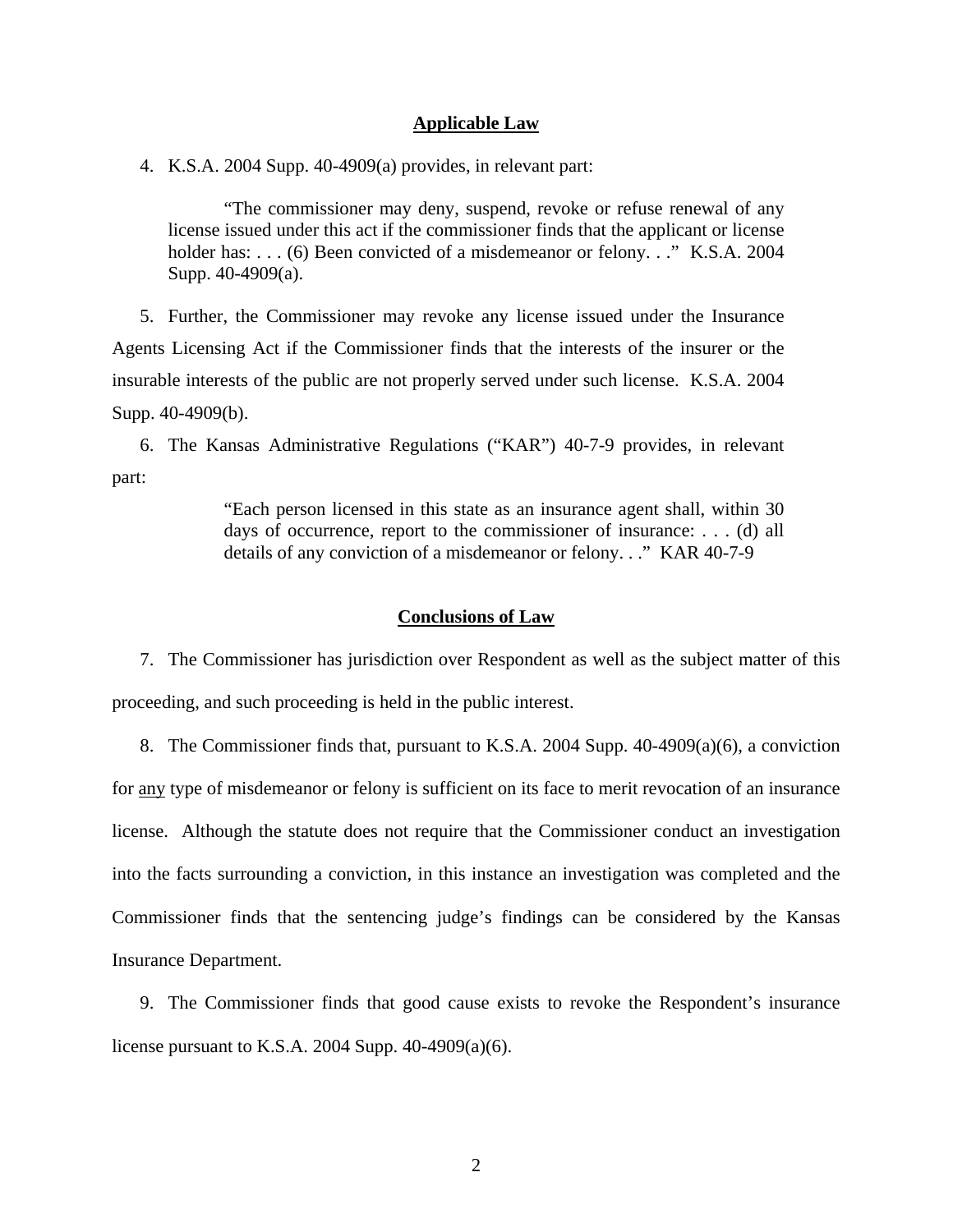10. The Commissioner finds that the Respondent was untimely in reporting his conviction to the Kansas Insurance Department and that he violated K.A.R. 40-9-7, if not in fact, then in spirit.

11. The Commissioner finds that Respondent's license should be revoked because the interests of the insurer or the insurable interests of the public are not properly served under such license pursuant to K.S.A. 2004 Supp. 40-4909(b)

12. The Commissioner finds that the Respondent has been afforded the due process protections provided by K.S.A. 77-501 *et seq*. in this matter.

# **IT IS THEREFORE ORDERED BY THE COMMISSIONER OF INSURANCE THAT the Kansas resident insurance agent's license of Clayton W. Schul is hereby REVOKED.** It is further ordered that Clayton W. Schul is assessed costs in this matter pursuant to K.S.A. 40-4909(f), including witness fees, mileage allowances, any costs associated with the reproduction of documents that become part of the hearing record, and the expense of making a record of the hearing.

#### **Notice of Final Agency Action and Judicial Review**

The issuance of this Final Order constitutes final agency action in this matter. Accordingly, all administrative remedies available to the Petitioner are hereby deemed exhausted, and the filing of a petition for reconsideration is not a prerequisite for judicial review.

The Petitioner may, within thirty (30) days of service of this Final Order, file a petition for judicial review in the appropriate court, as provided for by K.S.A. 77-613. In the event the Petitioner files a petition for judicial review, the agency officer to be served on behalf of the Kansas Insurance Department is: John W. Campbell, General Counsel, Kansas Insurance Department,  $420$  S.W.  $9^{th}$  Street, Topeka, KS 66612-1678.